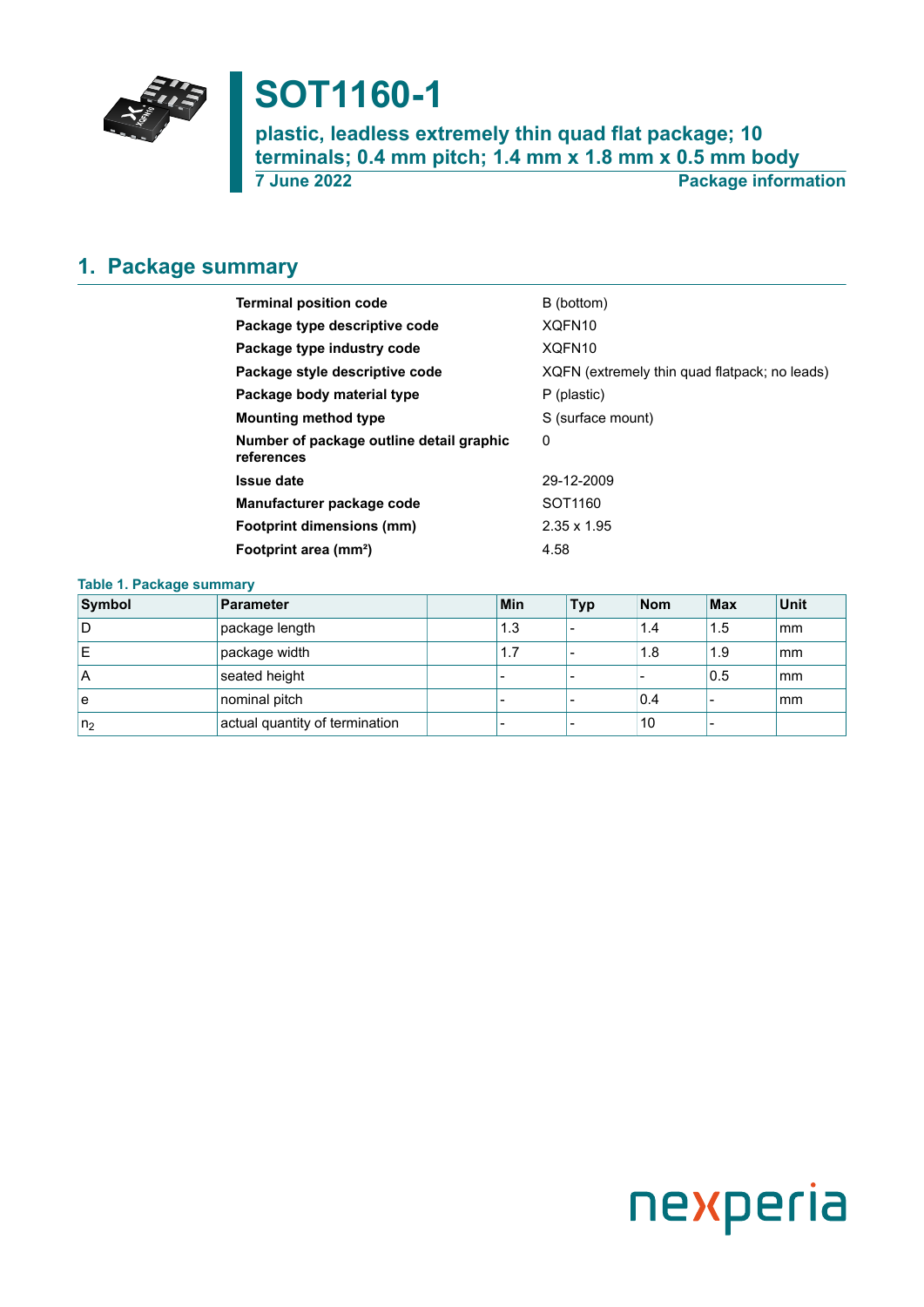**plastic, leadless extremely thin quad flat package; 10 terminals; 0.4 mm pitch; 1.4 mm x 1.8 mm x 0.5 mm body**

### <span id="page-1-0"></span>**2. Package outline**

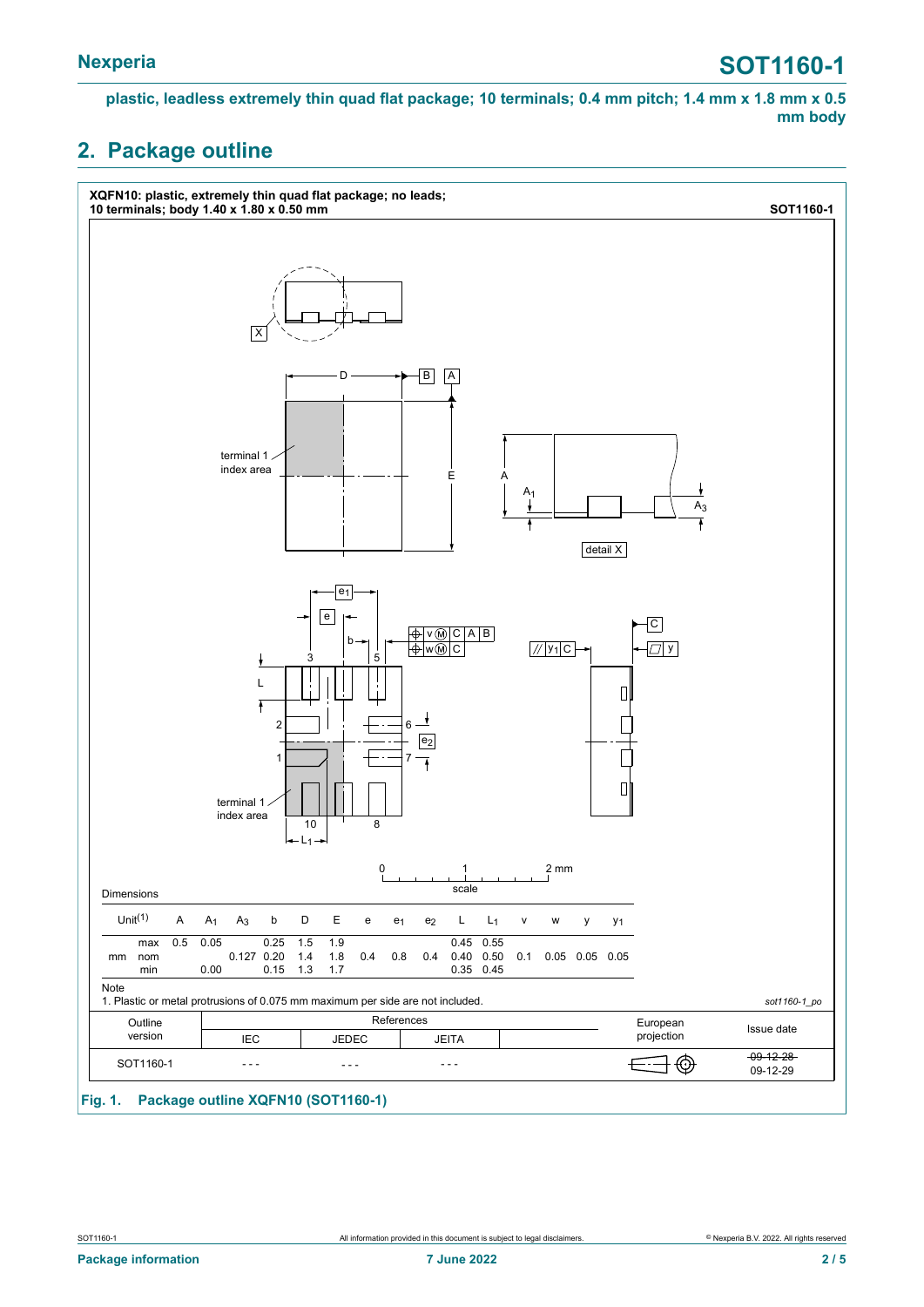# **Nexperia SOT1160-1**

**plastic, leadless extremely thin quad flat package; 10 terminals; 0.4 mm pitch; 1.4 mm x 1.8 mm x 0.5 mm body**

### <span id="page-2-0"></span>**3. Soldering**

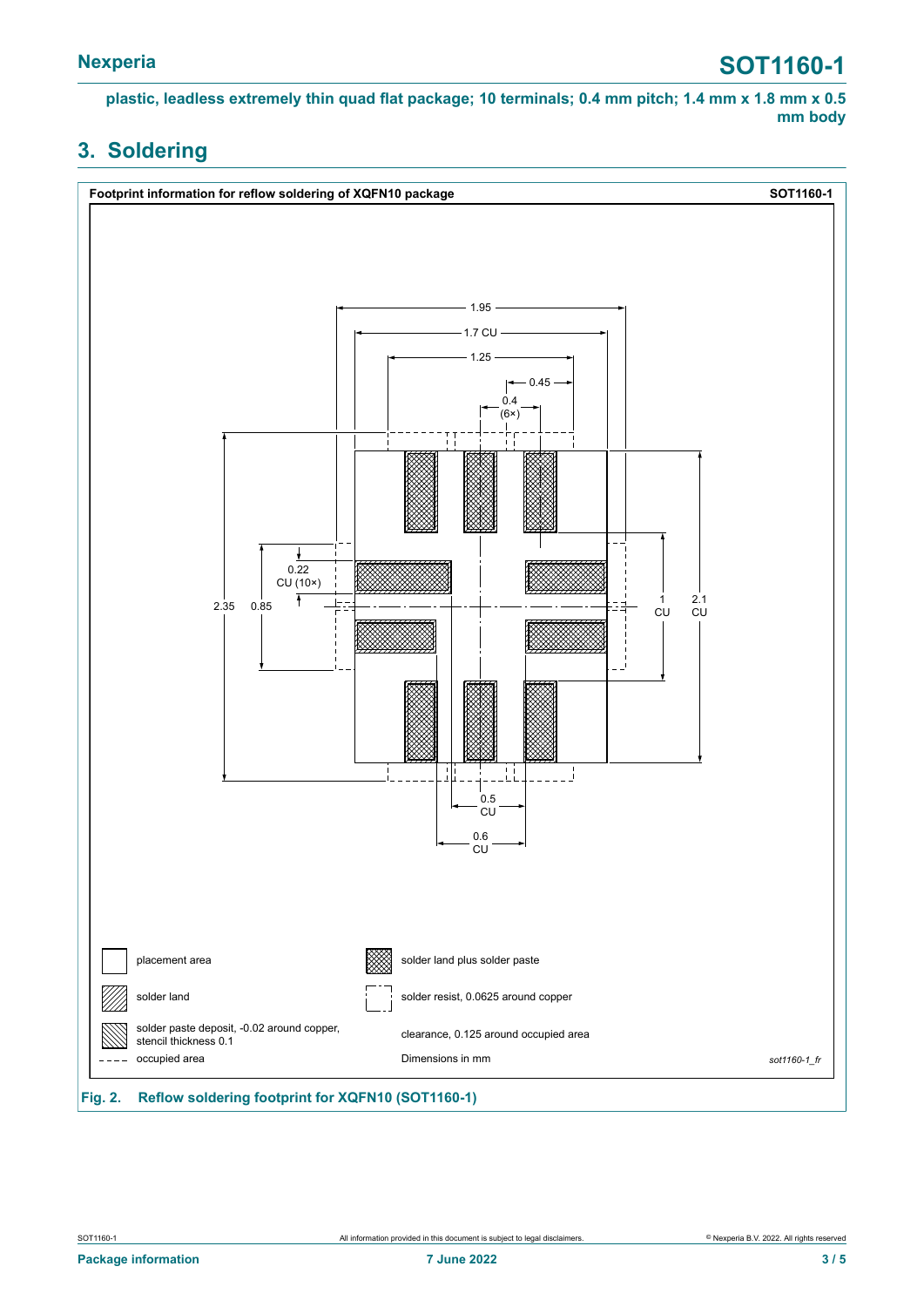**plastic, leadless extremely thin quad flat package; 10 terminals; 0.4 mm pitch; 1.4 mm x 1.8 mm x 0.5 mm body**

### <span id="page-3-0"></span>**4. Legal information**

#### **Definitions**

**Draft** — The document is a draft version only. The content is still under internal review and subject to formal approval, which may result in modifications or additions. Nexperia does not give any representations or warranties as to the accuracy or completeness of information included herein and shall have no liability for the consequences of use of such information.

#### **Disclaimers**

**Limited warranty and liability** — Information in this document is believed to be accurate and reliable. However, Nexperia does not give any representations or warranties, expressed or implied, as to the accuracy or completeness of such information and shall have no liability for the consequences of use of such information. Nexperia takes no responsibility for the content in this document if provided by an information source outside of Nexperia.

In no event shall Nexperia be liable for any indirect, incidental, punitive, special or consequential damages (including - without limitation - lost profits, lost savings, business interruption, costs related to the removal or replacement of any products or rework charges) whether or not such damages are based on tort (including negligence), warranty, breach of contract or any other legal theory.

Notwithstanding any damages that customer might incur for any reason whatsoever, Nexperia's aggregate and cumulative liability towards customer for the products described herein shall be limited in accordance with the Terms and conditions of commercial sale of Nexperia.

**Right to make changes** — Nexperia reserves the right to make changes to information published in this document, including without limitation specifications and product descriptions, at any time and without notice. This document supersedes and replaces all information supplied prior to the publication hereof.

**Suitability for use** — Nexperia products are not designed, authorized or warranted to be suitable for use in life support, life-critical or safety-critical systems or equipment, nor in applications where failure or malfunction of an Nexperia product can reasonably be expected to result in personal injury, death or severe property or environmental damage. Nexperia and its suppliers accept no liability for inclusion and/or use of Nexperia products in such equipment or applications and therefore such inclusion and/or use is at the customer's own risk.

**Applications** — Applications that are described herein for any of these products are for illustrative purposes only. Nexperia makes no representation or warranty that such applications will be suitable for the specified use without further testing or modification.

Customers are responsible for the design and operation of their applications and products using Nexperia products, and Nexperia accepts no liability for any assistance with applications or customer product design. It is customer's sole responsibility to determine whether the Nexperia product is suitable and fit for the customer's applications and products planned, as well as for the planned application and use of customer's third party customer(s). Customers should provide appropriate design and operating safeguards to minimize the risks associated with their applications and products.

Nexperia does not accept any liability related to any default, damage, costs or problem which is based on any weakness or default in the customer's applications or products, or the application or use by customer's third party customer(s). Customer is responsible for doing all necessary testing for the customer's applications and products using Nexperia products in order to avoid a default of the applications and the products or of the application or use by customer's third party customer(s). Nexperia does not accept any liability in this respect.

**Export control** — This document as well as the item(s) described herein may be subject to export control regulations. Export might require a prior authorization from competent authorities.

**Translations** — A non-English (translated) version of a document is for reference only. The English version shall prevail in case of any discrepancy between the translated and English versions.

#### **Trademarks**

Notice: All referenced brands, product names, service names and trademarks are the property of their respective owners.